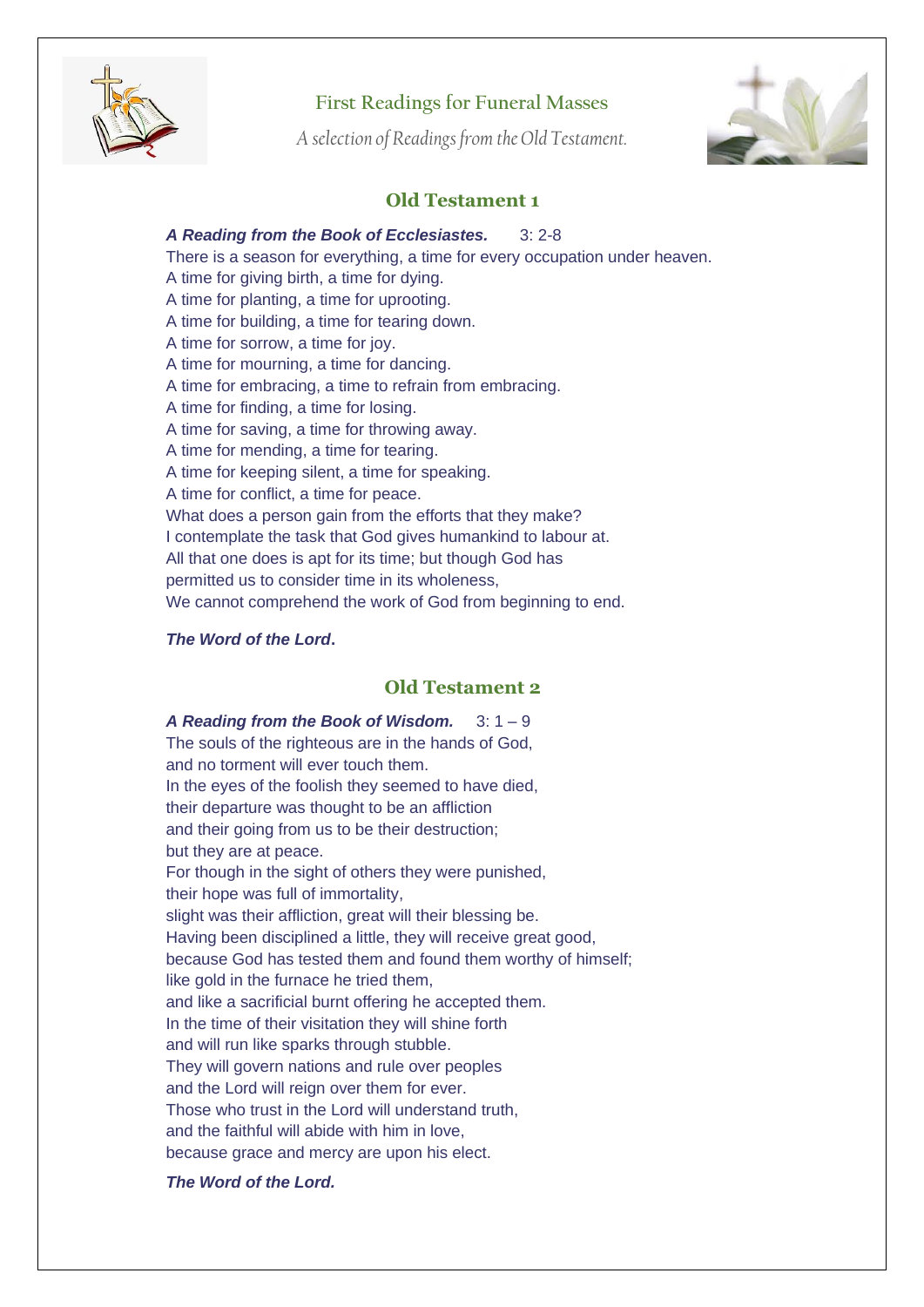## **Old Testament 3**

*A Reading from the Book of Wisdom*. 4: 7 – 15 The virtuous person, though they die before their time, will find rest. Length of days is not what makes age honourable, nor number of years the true measure of life; understanding, this is true grey hairs, untarnished life, this is ripe old age. They have sought to please God, so God has loved them; as they were living among sinners, they have been taken up. They have been carried off so that evil may not warp their understanding or treachery seduce their soul; for the fascination of evil throws good things into the shade, and the whirlwind of desire corrupts a simple heart. Coming to perfection in so short a while, they achieved long life; their soul being pleasing to the Lord, he has taken them quickly from the wickedness around them. Yet people look on, uncomprehending; it does not enter their heads that grace and mercy await the chosen of the Lord, and protection, his holy ones.

#### *The Word of the Lord.*

# **Old Testament 4**

#### *A Reading from the Prophet Isaiah.* 25: 6 – 9

On this mountain, the Lord of hosts will prepare for all peoples a banquet of rich food. On this mountain he will remove the mourning veil covering all peoples, and the shroud enwrapping all nations, he will destroy death for ever. The Lord will wipe away the tears from every cheek; he will take away his people's shame everywhere on earth, for the Lord has said so. That day, it will be said: 'See, this is our God in whom we hoped for salvation; the Lord is the one in whom we hoped. We exult and we rejoice that he has saved us.'

### *The Word of the Lord.*

## **Old Testament 5**

*A Reading from the Prophet Isaiah*. 35: 3 – 6. 10 Strengthen the weak hands, and make firm the feeble knees. Say to those who are of a fearful heart: 'Be strong, do not fear! Here is your God. He will come with vengeance, with terrible recompense. He will come and save you.' Then the eyes of the blind will be opened and the ears of the deaf unstopped; then the lame will leap like a deer and the tongue of the dumb sing for joy. And the ransomed of the Lord will return and come to Zion with singing; everlasting joy and gladness, and sorrow and sighing will flee away.

### *The Word of the Lord.*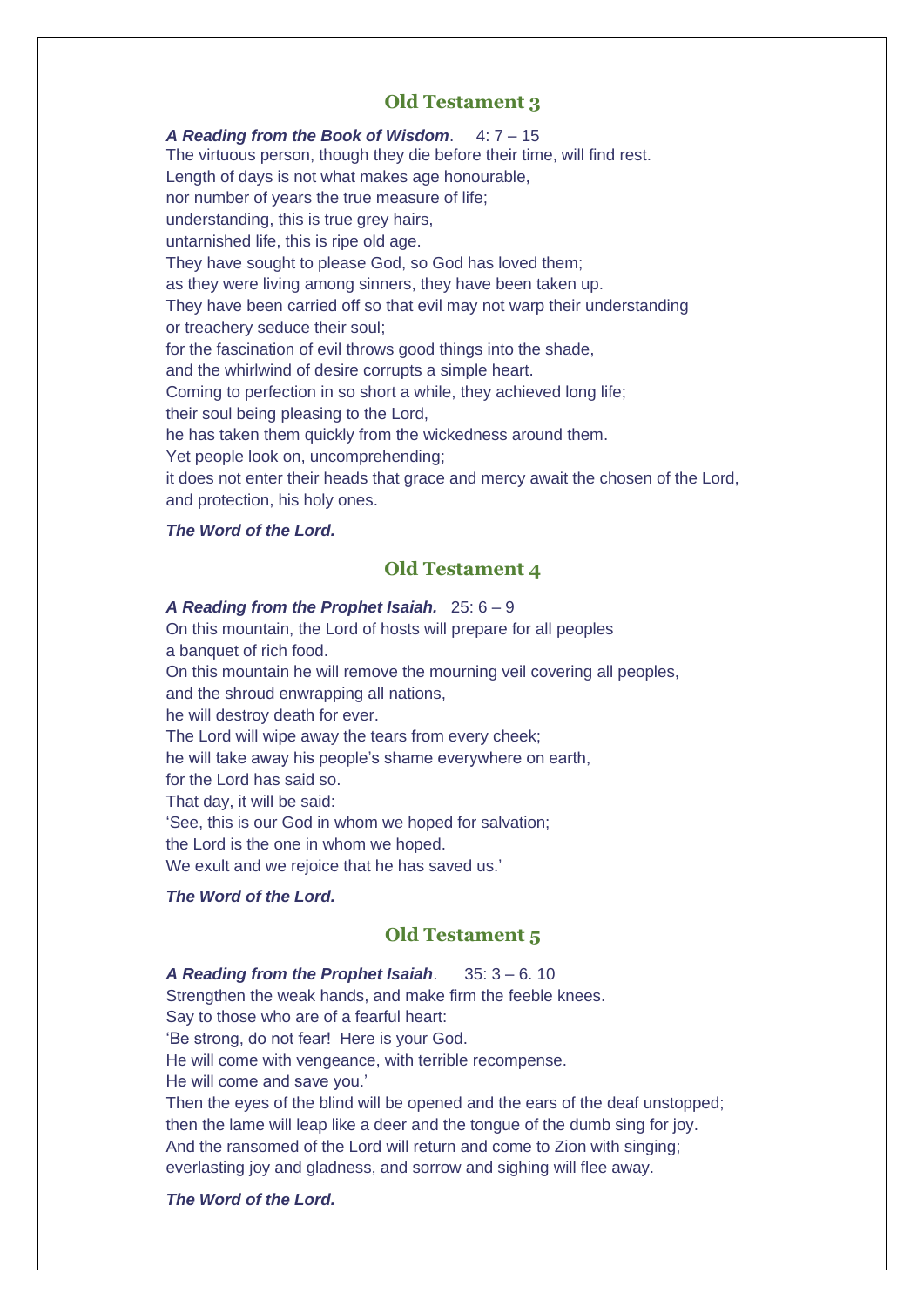### **Old Testament 6**

*A Reading from the Prophet Isaiah.* 41: 10, 44:22, 49:15 – 16 Fear not, I am with you; be not dismayed; I am your God. I will strengthen you and help you and uphold you with my right hand of justice. For I am the Lord your God who grasps your right hand; it is I who say to you "Fear not, I will help you". I have brushed away your offences like a cloud, your sins like a mist; Return to me, for I have redeemed you. Can a mother forget her infant or be without tenderness for the child within her womb? Even should she forget, I will never forget you. See, upon the palm of my hand I have written your name. Yes, in joy you shall depart, in peace you shall be brought back.

#### *The Word of the Lord.*

#### **Old Testament 7**

*A Reading from the Book of Job.* 19: 1. 23 – 27 Job said: 'Oh that my words were written down! Oh that they were inscribed in a book! Oh that with an iron pen and with lead they were engraved in the rock for ever! For this I know, that my Redeemer lives and that, at the last, he will stand upon the earth; and after my skin has been thus destroyed, then in my flesh I shall see God, whom I shall see on my side, and my eyes shall behold.

#### *The Word of the Lord.*

## **Old Testament 8**

*A Reading from the book of Sirach* 44:1, 8, 11 -15 Let us praise illustrious men and women, our ancestors in their successive generations. Some of them left a name behind them, so that their praises are still sung: others have left no memory. In their descendants they find a rich inheritance, their posterity. Their descendants stand by the commandments and, thanks to them, so do their children's children. Their offspring will last for ever, their glory will not fade. Their bodies have been buried in peace, and their name lives on for all generations. The peoples will proclaim their wisdom, the assembly will celebrate their praises.

#### *The Word of the Lord.*